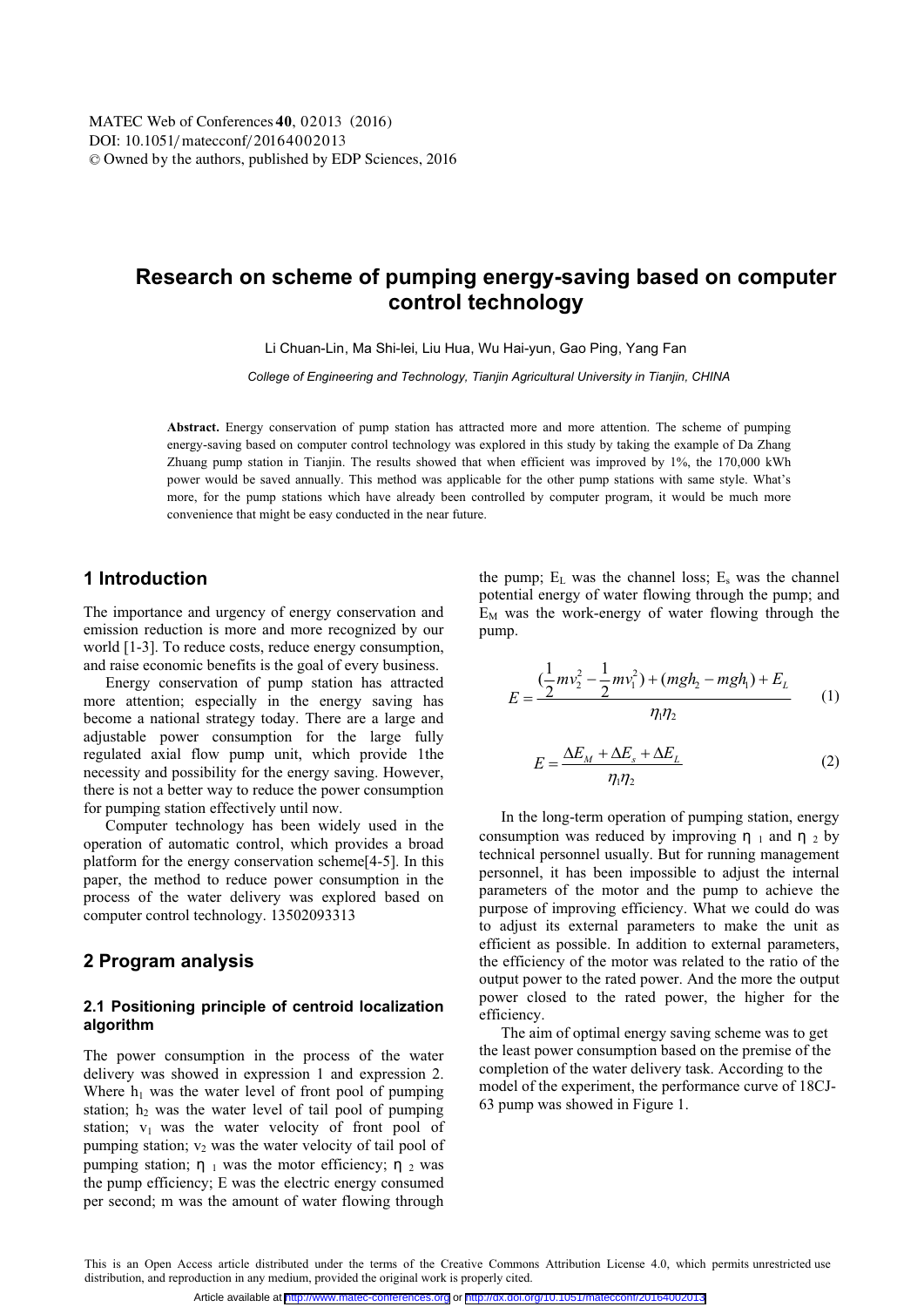

The flow rate Q and the head H were showed in the horizontal axis and the vertical axis respectively. Axial flow pump blade angle was from  $-8^{\circ}$  to  $+8^{\circ}$ . There were nine equal blade angle curves and equal power curves. The most significant group of egg shaped curves was the equal efficiency line. The most inside circle was the most efficient area where can achieve the highest efficiency for water pump. Generally speaking, the pump was expected to run in high efficiency so that to get the most energyefficient. But it was often impossible in fact. Because of the pursuit of high efficiency by only increasing the pump head would increase the pump power. In fact, what we pursuit was to achieve the same purpose (dispatching order) with the least consumption of electricity. It was also the most reliable and direct method that might be considered as the final energy saving program.

In order to improve this, Tianjin water diversion project was used as an example to analyze. This station was equipped with five 18CJ-63 type water pump and a TL900-24/2150 motor. The design flow rate was 30M3/s. The design level of the front pool was from -1.78m to - 1.10m, and the water level was from +2.90m to +2.30m. The actual head was between 3.40m and 4.68m. From the pump performance curve, the head should be increased in order to improve the efficiency (reducing the level of the former pool, and raising the level of the tail pool).

From the previous analysis, there was almost no change for  $\Delta$  E<sub>m</sub>, but a increase for  $\Delta$  E<sub>s</sub>. If the actual head increased 1m,  $\Delta$  E<sub>s</sub> would increase 9.8  $\times$  104 J of energy consumption per second when the flow was 10 M3/s. The efficiency n 2 could increase  $1\% \sim 4\%$  from the figure. As to the motor efficiency  $\eta$  1, the rated value was 93.5%. Mechanical loss was accounted for about  $70\% \sim 80\%$  of the total loss. And there was litter change basic iron loss, stimulate loss and additional loss. There was only slightly increased for the total loss of the motor with the increase of the input power. Since pump supporting motor generally would not reach the rated maximum value, the total loss of the motor was setted 6% of the rated power. The efficiency was expressed in the

equation 3. Then when the output power of the motor was 500 KW, the motor efficiency η 1 was 90.3% according to equation 3.

$$
\eta_1 = (1 - \frac{\sum p}{p + \sum p}) \times 100\%
$$
 (3)

$$
\eta_{\text{max}} = \eta_{1\text{max}} \times \eta_{2\text{max}} \tag{4}
$$

Thus it assumed that when the flow rate was 10m3/s, the total efficiency increased by 6 percentage points and achieved the highest after the lift raised 1 m, which could be expressed in the equation 4.

At the highest efficiency the input power per second can be up to 963J. The total loss was 774 x 103 J. While before the head increased, the total efficiency was 74.4%, and the loss was 676 J. And 909 J input power per second was needed. So it could be find that although the overall efficiency of the unit could be improved with the lift increased, the input power was increased by 54 J. On the other hand, if the total efficiency was reduced after the lift decreased, the total energy consumption was reduced too. Of course, it was depend on whether the raised of lift was necessary for the water transfer or not [6].

The pump unit included the pump and the motor. In this study the pump unit was took as a whole, and the power consumption for the unit to achieve the same purpose was used as the index to select the measure of energy saving program. For multi-unit pumping station, the power consumption for the whole pumping station to achieve the same task was used as the index to select the measure of energy saving program.

Based on this idea, the actual consumption for all the pumping station of each program at all possible operating conditions were measured. In order to achieve the purpose of saving electricity, all the programs were compared, and the least power consumption program was used to complete a task.

### **2.2 Computer control technology for Luan River**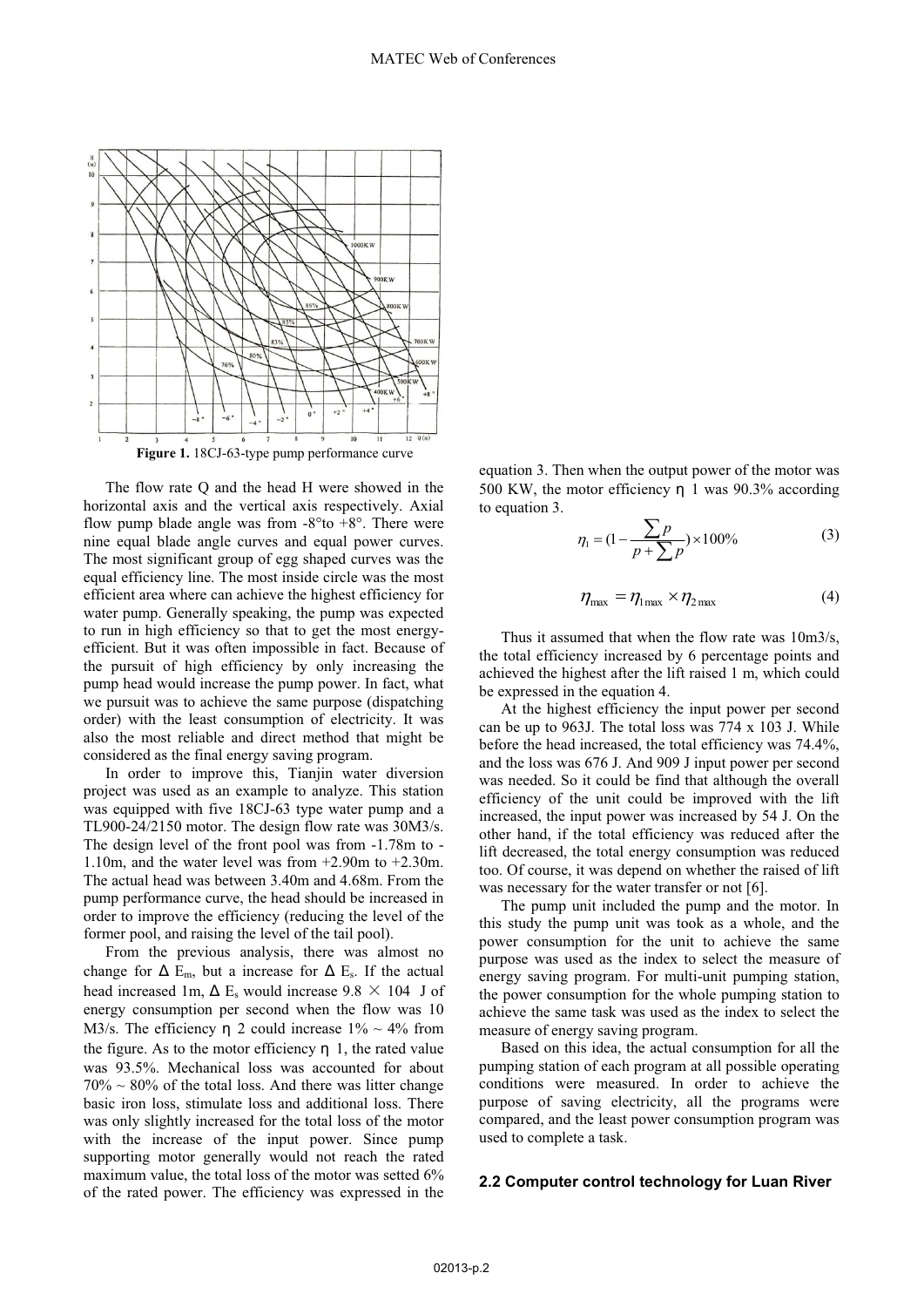There was no better way to complete the works by taking use of computer. We took the example of Da Zhang Zhuang pump station, part of Luanhe-Tianjin Water Diversion Project to explain. This pump station was composed of 5 pump units, with design flow 30 m3/s, and its target was to transport the water from Er Wang Zhuang upstream to down stream. In another word, it should guarantee the water quality free from influence under certain flow and keep the water level of former and rear pond and blade angle in a certain adjustable range.

The blade angle was separated from +80 to -80 by 17 operation point with one point for 10, in which 11 points for former pond water level from -1.78m to 0.78m with one point every 10 CM, and 8 points for rear pond water level from 2.2m to 2.9m with one point every 10 CM. Then three parameters were combined. The input power and flow rate of each unit were recorded. Two threedimensional array could be established based on the leaf angle, the front and the back pool water level as the index variable, the corresponding flow and power for the array values. For the whole pumping station (up to three units), the leaf angle of other two units were taken as the index variable (when only one set was on, the other two sets of leaves was -100).Thus two three-dimensional array could be established. When there was a certain flow of water from the upstream pumping station, the computer would be able to compare the power at the various operation of this traffic, and found the best way to run.

Firstly, the reference flow of every operation point as mentioned above was measured with flow gauge and standard section, and then the possible flow was divided into many flow points with equal distance by using the method above. Next the stable was test for every flow point under the premise of same upstream flow and same flow for each point. As for the unstable point, we could upgrade or degrade to guarantee the flow provided for each point for every operation method on every flow point is equal. Then the power in every operation method at the same flow point was compared to find out the optimal operation point. While if the flow was accurate or not will not affect the result. Besides, we could confirm the optimal operation flow to provide reference for water maneuver by comparing every flow point with the method and the reference flow above.

# **3 Application of computer control technology**

#### **3.1 Control technology plan**

In the actual operation, with computer governing program, the stable running could be achieved by adjusting water level of former and rear pond, blade angle and numbers of pump started, and then the optimal operation method could be confirmed in accordance with the certain reference flow concluded in the stable operation by Flow Digital Module [7-9]. If the stable operation was disturbed by changing of flow, it could be re-stabilized by governing the blade angle or numbers of pump started. The new optimal operation point could be confirmed in

accordance with the new flow concluded in the restabilized operation. The specific flow was showed in Figure 2.



**Figure 2.** Specific flow

#### **3.2 Application of Da Zhang Zhuang**

As mentioned above, the computer program should be capable of data-collection of water level of former and rear pond\blade angle and running power etc. and of adjustment these data except the running power. Da Zhang Zhuang pump station have achieve the requirement above. The blade angle\water level\running power\numbers of pump started and its tag could be inputted into computer by transmitter and blade angle as well as water level could be adjusted automatically. If the flow (or related parameters) was inputted in to computer too by adding an experimental program, the operation above could be performed and gated the experiment data by computer itself which would be much better. Because it would take much more time and man power by mankind to perform the experiment with so many points. While by computer program, the data collection and storage could be taken by the computer after adjustment of these parameters. And it could collect another group of data soon and store them again.

Meanwhile, it could capable of experiment with big and small flow alternatively, as so to keep the general water volume same with upstream input water volume in a certain period of time. In the experiment, either with big or small flow could be decided by the high or low water level of former cannel before the pump station and the gate valve, so that the experiments with so many operational points could be competed in a short time, with getting all the possible operational data of pump station. Obviously, it was also a challenge for equipment and facilities involved that operation parameters and flow during experiment would be changed so frequently. However it was acceptable during the emergency water transporting mission and non-full-load water transporting mission.